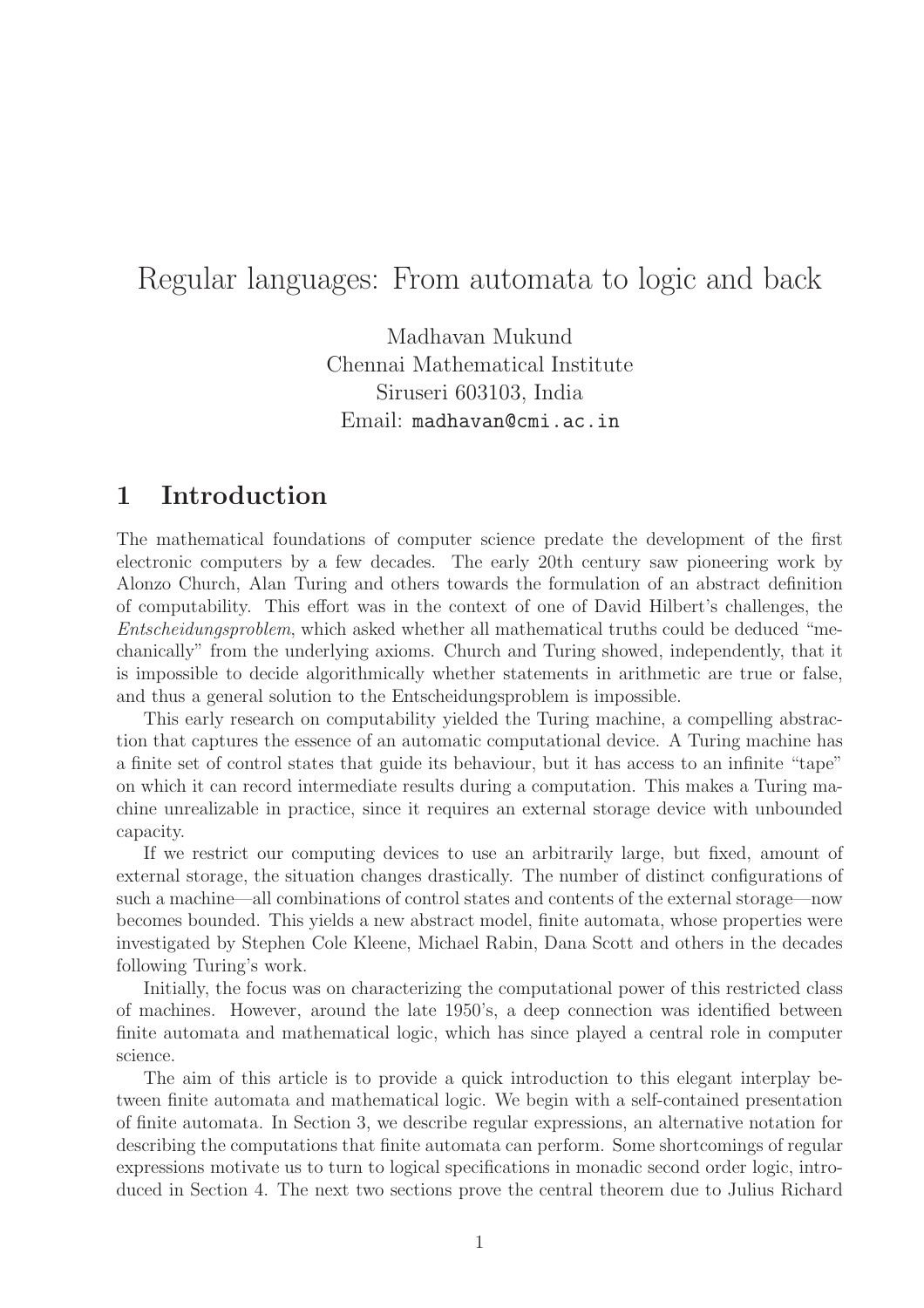

Figure 1: A finite automaton

Büchi, Calvin Elgot and Boris Trakhtenbrot, showing that finite automata are expressively equivalent to specifications in monadic second order logic. We conclude with a discussion where we provide some pointers to the literature.

### 2 Finite automata

A finite automaton  $A$  consists of a finite set of states  $Q$  with a distinguished *initial* state  $q_{in} \in Q$  and a set of accepting or final states  $F \subseteq Q$ .

An automaton A processes sequences of abstract actions drawn from a finite alphabet  $\Sigma$ . The operation of A is given by a transition function  $\delta: Q \times \Sigma \to Q$ . A transition of the form  $\delta(q, a) = q'$  means that whenever A is in state q, the action a takes it to state q'.

Thus, an automaton A over  $\Sigma$  is fully described by its four components  $(Q, q_i, F, \delta)$ . A useful way to visualize an automaton is to represent it as a directed graph, where the vertices are the states and the labelled edges correspond to the transition function, as shown in Figure 1. In our pictures, we denote the initial state with an unlabelled incoming arrow and final states with unlabelled outgoing arrows, so  $q_{in} = q_1$  and  $F = \{q_1\}$  in this example.

The sequences of actions processed by finite automata are typically called *input words* and we usually say that an automaton reads such an input word. To process an input word  $w = a_1 a_2 \dots a_n$ , the automaton A starts in the initial state  $q_{in}$  and traces out a path labelled by w in the state-transition graph. More formally, a run of A on  $w = a_1 a_2 ... a_n$  is an alternating sequence of states and actions  $q_0, a_1, q_1, a_2, q_2, \ldots, q_{n-1}, a_n, q_n$  such that  $q_0 = q_{in}$ and for each  $1 \leq i \leq n$ ,  $\delta(q_{i-1}, a_i) = q_i$ .

The automata we have defined are *deterministic*: for each state q and action a,  $\delta(q, a)$ fixes uniquely the state to which  $A$  moves on reading a in state q. This enforces that  $A$  has exactly one run on each input word. We will relax this condition later.

An automaton  $A$  accepts or recognizes an input w if it reaches a final state after processing w—in other words, the last state of the run of  $A$  on w belongs to the set F. The set of words accepted by A is called the *language* of A and is denoted  $L(\mathcal{A})$ .

Example 2.1 Consider the automaton in Figure 1. On input aba, the automaton goes through the sequence of states  $q_1q_2q_2q_1$ , while on input babb, the automaton goes through the sequence of states  $q_1q_1q_2q_2q_2$ . Since  $F = \{q_1\}$ , the automaton accepts aba and does not accept babb. This automaton accepts all words with an even number of  $a$ 's—we can show by induction that after reading any word with an even (respectively, odd) number of a's, the automaton will be in state  $q_1$  (respectively,  $q_2$ ).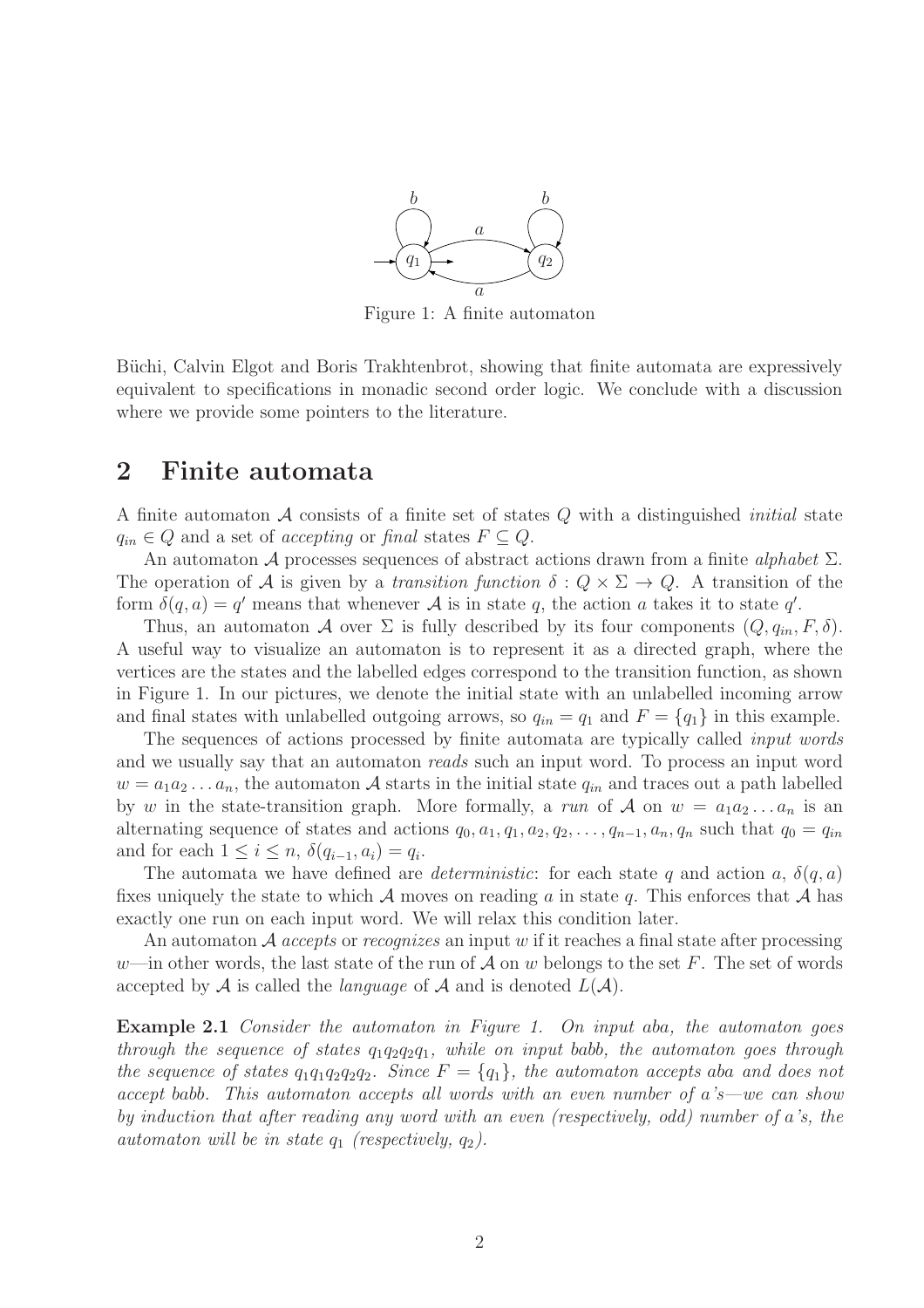

Figure 2: A nondeterministic finite automaton

#### 2.1 Properties of regular languages

A set of words X is said to be a regular language if there exists a finite automaton  $\mathcal A$ such that  $X = L(\mathcal{A})$ . Regular languages are closed with respect to boolean operations: complementation, union and intersection. Complementation is defined with respect to the set of all words over  $\Sigma$ —this set is normally denoted  $\Sigma^*$ . Thus, given a set of words X, its complement  $\overline{X}$  is the set  $\Sigma^* \setminus X$ . Note that the set  $\Sigma^*$  includes the empty word,  $\varepsilon$ , of length zero.

**Proposition 2.2** Let X and Y be regular languages. Then  $\overline{X}$ ,  $X \cup Y$  and  $X \cap Y$  are also regular languages.

**Proof** To show that  $\overline{X}$  is regular, let A be an automaton that accepts X. If we interchange the final and non-final states of  $\mathcal A$  we obtain an automaton  $\mathcal B$  that accepts every input word w that A does not accept and vice versa. Thus  $L(\mathcal{B}) = \overline{X}$ .

To show that  $X \cap Y$  is regular, let  $\mathcal{A}_X = (Q_X, q_{in}^X, F_X, \delta_X)$  and  $\mathcal{A}_Y = (Q_Y, q_{in}^Y, F_Y, \delta_Y)$ be automata that accept X and Y respectively. We construct the direct product  $\mathcal{A}_{XY}$  with states  $Q_X \times Q_Y$ , initial state  $(q_{in}^X, q_{in}^Y)$ , final states  $F_X \times F_Y$  and transition function  $\delta_{XY}$ , such that for all  $q_x \in Q_X$ ,  $q_y \in Q_Y$  and  $a \in \Sigma$ ,  $\delta_{XY}((q_x, q_y), a) = (\delta_X(q_x, a), \delta_Y(q_y, a))$ . The automaton  $\mathcal{A}_{XY}$  simulates  $\mathcal{A}_X$  and  $\mathcal{A}_Y$  in parallel and accepts an input w provided both  $\mathcal{A}_X$ and  $\mathcal{A}_Y$  accept w. Hence,  $L(\mathcal{A}_{XY}) = X \cap Y$ .

Since  $X \cup Y = \overline{X} \cap \overline{Y}$ , it follows that  $X \cup Y$  is also regular. We can also give a direct construction for this case by setting the final states of  $\mathcal{A}_{XY}$  to  $(F_X \times Q_Y) \cup (Q_X \times F_Y)$ .  $\Box$ 

#### 2.2 Nondeterminism

An important generalization of our definition of finite automata is to relax the restriction that state transitions are deterministic. In a nondeterministic finite automaton, given a state q and an action  $a$ , the automaton may change to one of several alternative new states. Formally, a nondeterministic finite automaton (NFA) is a tuple  $\mathcal{A} = (Q, q_{in}, F, \Delta)$  where Q,  $q_{in}$  and F are as before and the transition function  $\Delta: Q \times \Sigma \to 2^Q$  maps each pair  $(q, a)$  to a subset of states. Notice that it is possible for  $\Delta(q, a)$  to be empty, in which case A gets "stuck" on reading a in state q and cannot finish processing the input, and hence cannot accept it. We can still represent automata as directed graphs with labelled edges—an example of a nondeterministic automaton is shown in Figure 2. Here, for instance,  $\Delta(q_1, b) = \{q_1, q_2\}$  and  $\Delta(q_2, a) = \emptyset$ .

As with deterministic automata, a nondeterministic automaton  $A$  processes an input  $w$  by tracing out a path labelled by w in the state transition graph: a run of A on  $w = a_1 a_2 \dots a_n$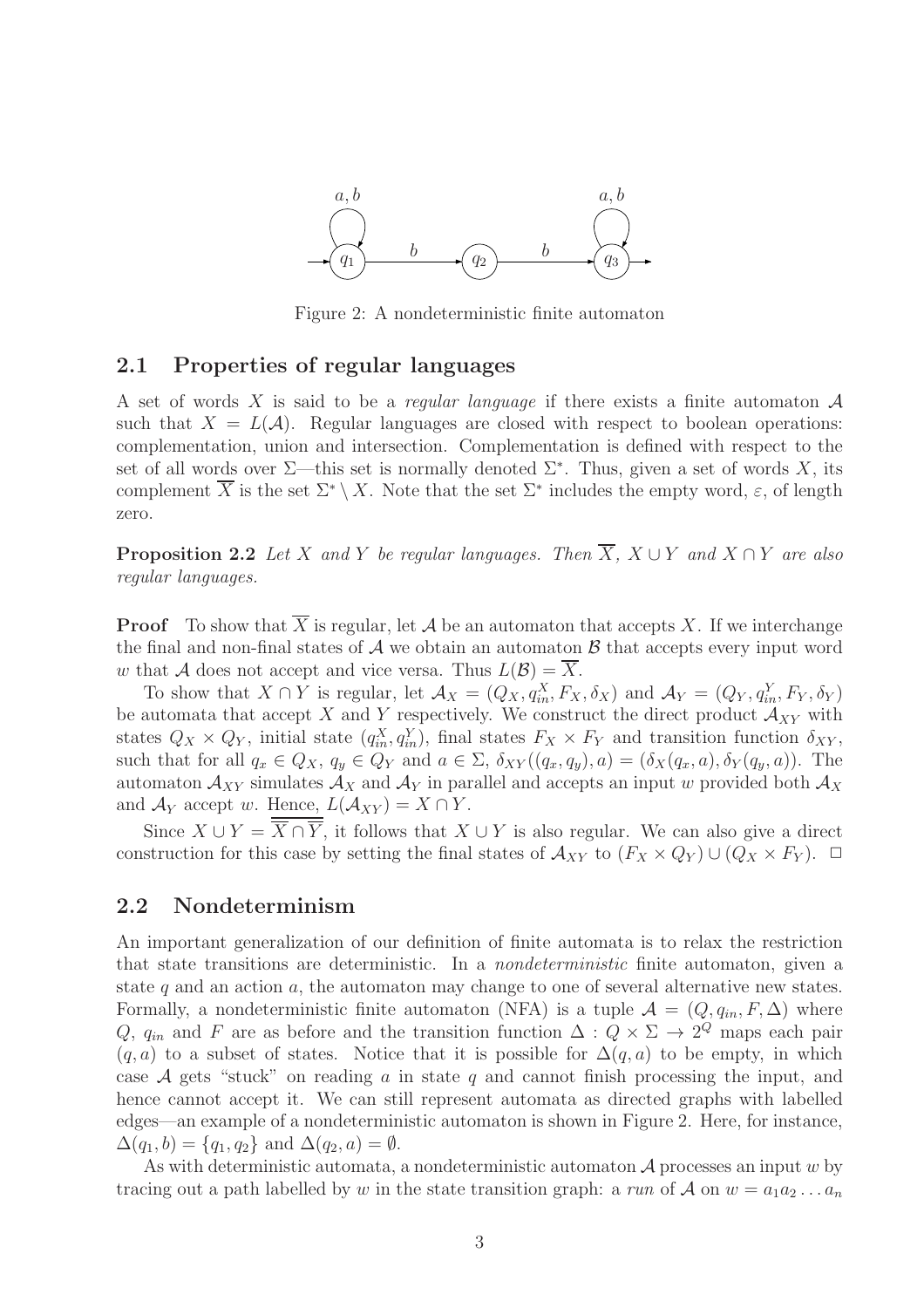is an alternating sequence of states and actions  $q_0, a_1, q_1, a_2, q_2, \ldots, q_{n-1}, a_n, q_n$  such that  $q_0 = q_{in}$  and for each  $1 \leq i \leq n$ ,  $q_i \in \Delta(q_{i-1}, a_i)$ . Notice that a run must read the entire input.

Clearly, nondeterminism permits an automaton to have multiple runs (or even no run at all!) on an input. To accept an input, it is sufficient to have one good run: an automaton  $A$ accepts an input w if there exists a run on which  $A$  reaches a final state after processing w.

Example 2.3 Consider the automaton in Figure 2. This automaton starts in  $q_1$  and must reach  $q_3$  to accept an input. The automaton can stay in states  $q_1$  and  $q_3$  indefinitely on any sequence of a's and b's. To get from  $q_1$  to  $q_3$ , the automaton must read two consecutive b's. Thus, this automaton accepts any word w of the form  $w_1 b b w_2$  with two consecutive b's. On such an input, the automaton "guesses" after  $w_1$  that it should move to  $q_2$  on the next b, and eventually ends up in  $q_3$  where it can remain till the end of  $w_2$ . If w does not have this form, it cannot make such a guess: after any b that takes the automaton from  $q_1$  to  $q_2$ , the next input is an  $a$ , on which there is no transition from  $q_2$ , so the automaton gets "stuck" and there is no accepting run.

It turns out that nondeterminism does not add any computational power to finite automata. Given a nondeterministic finite automaton, we can construct an equivalent deterministic automaton that simulates all possible runs of the original nondeterministic automaton on each input. This is known as the subset construction because the deterministic simulation maintains the set of states that the NFA can be in at each point. We do not need the details of the subset construction: all we need is the fact that nondeterministic automata also accept only regular languages, so we can demonstrate that a language is regular by exhibiting either a deterministic or a nondeterministic finite automaton that accepts it.

### 3 Regular Expressions

As we have seen, the overall behaviour of an automaton is defined in terms of the language that it accepts. Thus, two automata that accept the same language are essentially equivalent from our point of view, though they may vary greatly in their internal structure.

Since languages are the basic notion of behaviour, it is useful to be able to abstractly specify them, rather than having to present concrete implementations in terms of automata. For instance, it would be useful to have a precise notation to write descriptions of languages corresponding to the informal descriptions we have seen, such as "all words with an even number of  $a$ 's", or "all words with two consecutive  $b$ 's"

Ideally, the specifications that we write in this manner should be realizable—that is, they should describe regular languages and there should be an effective algorithm to construct an automaton from such a specification. Even better would be to show that every regular language can be described within such a specification language.

One way of abstractly defining languages is to use algebraic expressions. The set of *regular expressions* over an alphabet  $\Sigma$  is defined inductively as follows:

- The symbols  $\emptyset$  and  $\varepsilon$  are regular expressions.
- Every letter  $a \in \Sigma$  is a regular expression.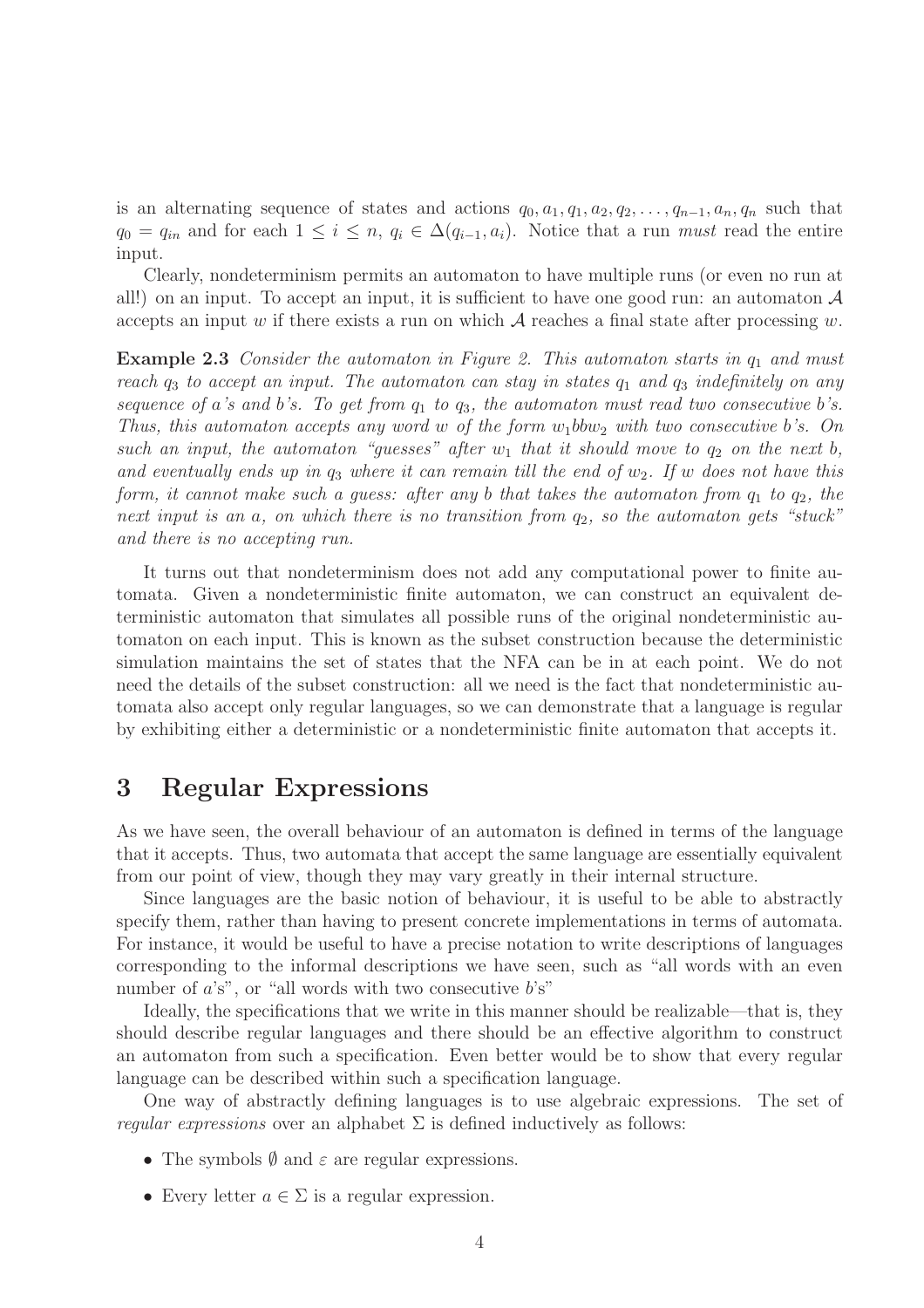• If e and f are regular expressions, so are  $e + f$ ,  $e \cdot f$  and  $e^*$ .

The operator  $+$  denotes union while  $\cdot$  denotes concatenation. We usually omit  $\cdot$  and write  $ef$  for  $e \cdot f$ . The operation  $*$  represents iteration and is called the Kleene star.

Each regular expression corresponds to a language. To describe how to associate languages with regular expressions, we need to define some operations on languages.

Let  $X$  and  $Y$  be languages. Then:

- $XY = \{xy \mid x \in X, y \in Y\}$ , where xy represents concatenation of words: if  $x =$  $a_1 a_2 \ldots a_m$  and  $y = b_1 b_2 \ldots b_n$  then  $xy = a_1 a_2 \ldots a_m b_1 b_2 \ldots b_n$ .
- $X^* = \bigcup_{i \geq 0} X^i$ , where  $X^0 = \{\varepsilon\}$  and for  $i > 0$ ,  $X^i = XX^{i-1}$ .

We can now map regular expressions to languages inductively, using the structure of the regular expression. For an expression  $e$ , let  $L(e)$  denote the language associated with e. We then have the following:

- $L(\emptyset) = \emptyset$  and  $L(\varepsilon) = {\varepsilon}.$
- For each  $a \in \Sigma$ ,  $L(a) = \{a\}$ .
- $L(e + f) = L(e) \cup L(f)$ ,  $L(ef) = L(e)L(f)$  and  $L(e^*) = (L(e))^*$ .

It is not difficult to show that if X and Y are regular languages, then XY and  $X^*$  are also regular. Thus, every regular expression describes a regular language.

The converse is also true, but the translation from automata to expressions is harder: finite automata do not have any natural inductive structure and the global behaviour of an automaton cannot easily be decomposed into properties of individual states and transitions. We will not prove this result here. The final section lists standard references where the details can be found.

Together, these translations between regular expressions and finite automata yield the following result.

**Theorem 3.1 (Kleene)** A language is regular if and only if it is described by a regular expression.

Example 3.2 Recall the automaton in Figure 1 that accepts words with an even number of a's. Any word w with an even number of a's can be decomposed into blocks  $w_1w_2 \ldots w_k$ where each  $w_i$  has exactly two a's. The expression  $b^*ab^*ab^*$  describes all words with exactly two a's: before the first a, between the two a's and after the second a we can have zero or more b's, which is captured by  $b^*$ . We use the Kleene star to allow an arbitrary number of blocks of this form, resulting in the expression  $(b^*ab^*ab^*)^*$  for this language.

The regular expression for the automaton in Figure 2 is  $(a + b)^*bb(a + b)^*$ : any word in the language starts and ends with an arbitrary sequence of a's and b's and contains the sequence bb in between.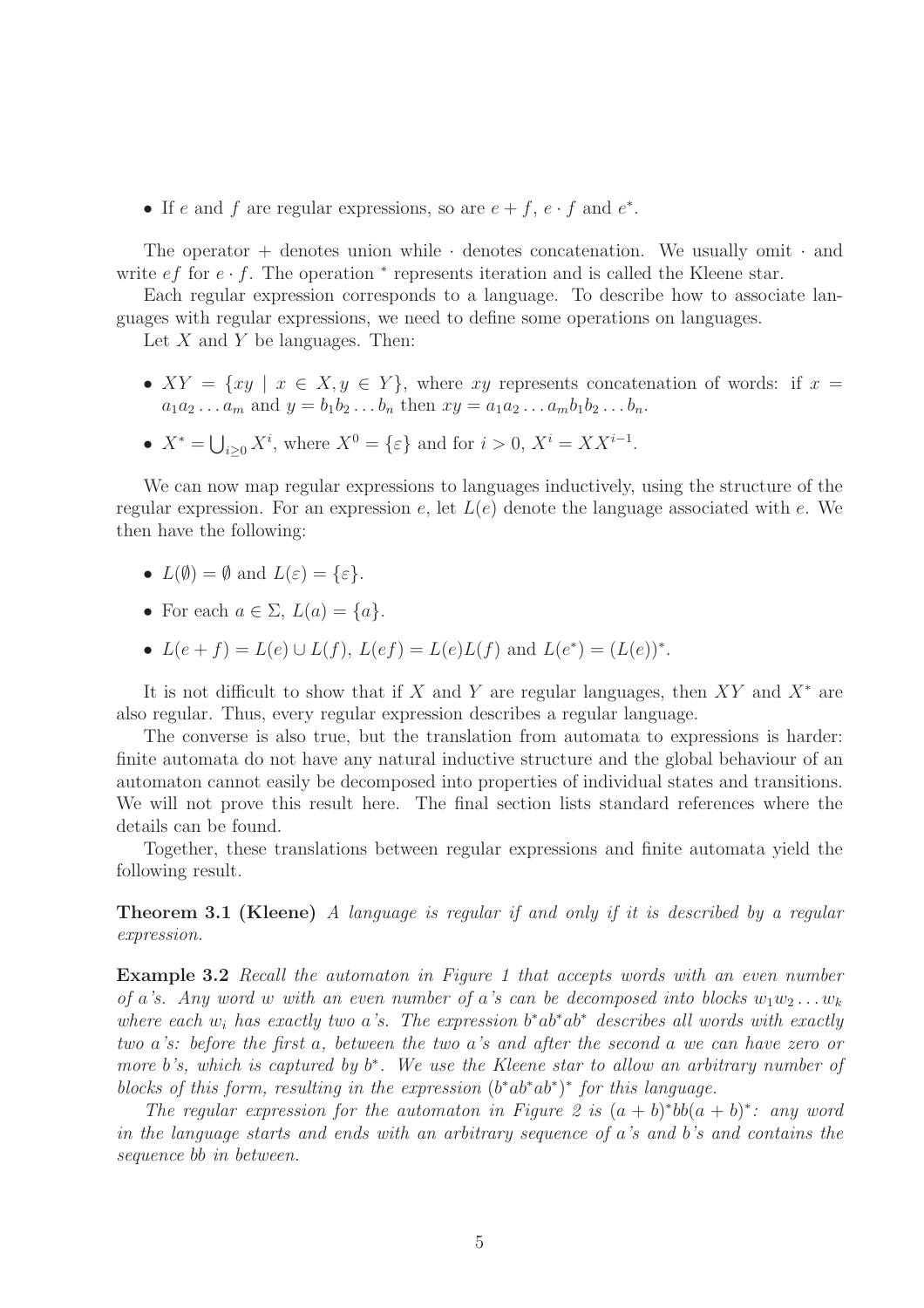We have seen that regular languages are closed under boolean operations such as negation and conjunction. Hence, regular expressions should also be able to cope with these operations. However, for instance, the process of going from a regular expression for a language  $L$ to an expression describing the complement of  $L$  is far from transparent. Complementation involves a switch of quantifiers: for example, the language of Figure 2 asks if there exist two consecutive positions labelled b while the complement language would demand for every position labelled b, the positions before and after this position are not labelled b. In general, regular expressions are convenient for expressing existential properties but are clumsy for describing *universal* properties—as another example, consider a variant of the language from Figure 2 where we ask that every position labelled b occurs as part of a pair of adjacent positions labelled b.

## 4 Logical Specifications

Another approach to describing sets of words over an alphabet is to use mathematical logic. We will write formulas that are interpreted over words: in other words, the formulas we write can be assigned either the value true or the value false when applied to a given word. For instance, if we write a formula that expresses the fact that "the first letter in the word is a", then this formula will evaluate to true on words of the form abab or aaaa or abbbb, but will be false for words such as  $\varepsilon$ , bbba or baaaa that do not start with an a. Thus, a formula  $\varphi$  defines in a natural way a language of words  $L(\varphi)$ : those words over which  $\varphi$  evaluates to true. This gives us a way to specify languages using logic. Our main goal is to identify a formal logical notation whose formulas capture precisely the regular languages.

### 4.1 Formulating the logic

We begin with an informal presentation of our logical language. The basic entities we deal with in our logic are positions in words. Thus, the variables that we use in our logic, such as  $x$  and  $y$ , denote positions. We use predicates to describe the letters that appear at positions. For each  $a \in \Sigma$ , we have a predicate  $P_a$  such that  $P_a(x)$  is true in a word w if and only if the letter at position x in w is a. We can compare positions:  $x < y$  is true if the position denoted by x is earlier than the position denoted by y.

We use the usual logical connectives  $\neg$  (negation),  $\vee$  (disjunction) and  $\wedge$  (conjunction) to combine formulas, as also derived connectives like  $\rightarrow$  (implication), where  $\varphi \rightarrow \psi \equiv (\neg \varphi \vee \psi)$ and  $\leftrightarrow$  (if and only if), where  $\varphi \leftrightarrow \psi \equiv (\varphi \rightarrow \psi) \wedge (\psi \rightarrow \varphi)$ . To these logical connectives, we add, as usual, the quantifiers ∃ (there exists) and ∀ (for all).

For example, consider the language described by the automaton in Figure 2. A formula for this language is

$$
\exists x. \exists y. P_b(x) \land P_b(y) \land next(x, y), \text{ where } next(x, y) \stackrel{\triangle}{=} x < y \land \neg \exists z. (x < z \land z < y),
$$

which asserts that there are two consecutive positions labelled  $b$  in the word—the formula  $next(x, y)$  expresses that position y occurs immediately after x by demanding that there are no other positions strictly between the two.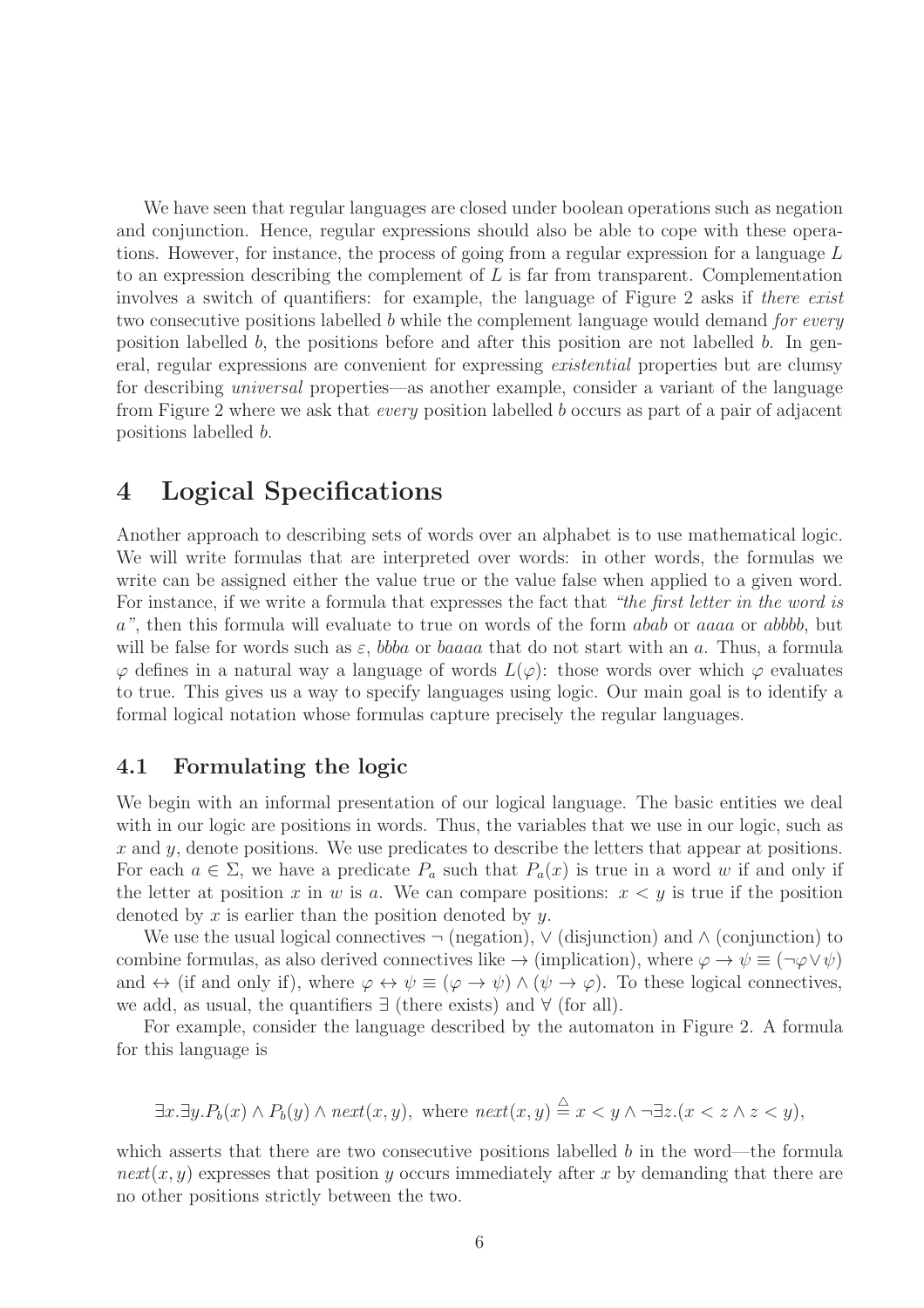The first example we saw, Figure 1, is more complicated. We need to assert that the number of positions labelled a is even. Any formula we write has a fixed set of variables  $x_1, x_2, \ldots, x_k$  and can only describe the relationship between k positions in the word at a time. Intuitively speaking, for words that have more than  $k$  a's, we cannot expect this formula to assert a property about *all* positions labelled a. This argument can be formalized, but the net result is that we have to enrich our language to directly refer to sets of positions.

We introduce a new class of variables, written  $X, Y, \ldots$  that represent sets of positions. We write  $X(y)$  to denote that the position y belongs to the set X. We are allowed to use the quantifiers ∃ and ∀ for set variables, just as we do for individual variables.

Let us consider a simpler language than the one in Figure  $1$ —let  $L_e$  be the set of all words of even length. To describe this language, we can use a set variable  $X$  and restrict the members of  $X$  to precisely the odd positions. To do this, we demand that the first position be in X and, for any pair of consecutive positions x and y, x is in X if and only if y is not in X. This captures the fact that  $X$  contains every alternate (odd) position, starting from the first one.

Notice that we can use our logical language to define a constant min to refer to the first position, for use in such a formula. A formula  $\varphi(min)$  that asserts some property involving the first position *min* can be rewritten as  $\exists x.\varphi(x) \wedge (\neg \exists z.z < x)$ .

Finally, to say that the overall numbers of positions is even, we just assert that the last position is not in X—like min, we can define max: the position x such that  $\neg \exists z.x < z$ . Putting this together, we have the following formula,

$$
\exists X. X(min) \land \forall y, z. (next(y, z) \rightarrow (X(y) \leftrightarrow \neg X(z))) \land \neg X(max),
$$

where we use the abbreviations *min*, *max* and *next* defined earlier.

From this, it is only a small step to describing the language in Figure 1. We relativize min, max and next to positions labelled a, so  $min_a \triangleq P_a(x) \wedge \neg (\exists z. z \langle x \wedge P_a(z))$  is the smallest a-labelled position,  $max_a \triangleq P_a(x) \wedge \neg (\exists z.x \langle z \wedge P_a(z))$  is the largest a-labelled position and  $next_a(x,y) \triangleq P_a(x) \wedge P_a(y) \wedge x \langle y \wedge \neg (\exists z.x \langle z \wedge z \langle y \wedge P_a(z)) \rangle)$  describes when two *a*-labelled positions are consecutive. We can then modify the formula above to use  $min_a$ ,  $max_a$  and  $next_a$  in place of  $min$ ,  $max$  and  $next$  and capture the fact that the number of a-labelled positions in a word is even.

To illustrate why logical specifications are more convenient than regular expressions, let us revisit some of the examples from the end of the previous section. Complementing logical specifications is easy—we just negate the specification: if  $\varphi$  describes a set of words,  $\neg \varphi$  describes the complement. How about languages that implicitly incorporate universal quantifiers, such as "every b occurs as part of a pair of adjacent  $b$ 's"? Since we have quantifiers at our disposal, we can describe this quite easily, as follows.

$$
\forall x. \bigg( P_b(x) \to \exists y. \bigg[ (next(y, x) \land P_b(y)) \lor (next(x, y) \land P_b(y)) \bigg] \bigg)
$$

This formula asserts that every position labelled b is either immediately preceded by or followed by another position labelled b.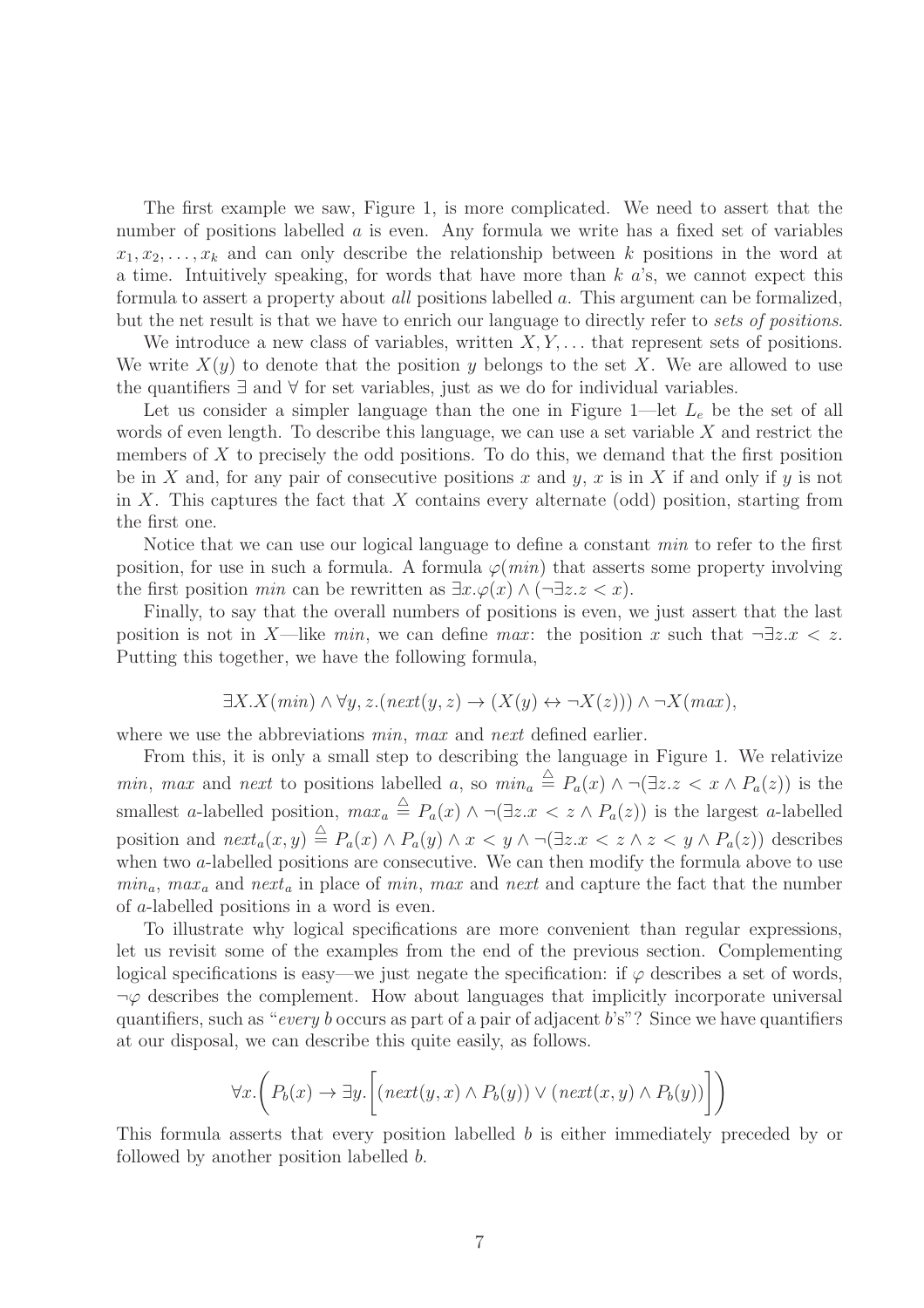#### 4.2 Monadic second order logic

Formally, the logic we have looked at is called monadic second order logic, or MSO. Second order refers to the fact that we can quantify over predicates, not just individual elements, and monadic says that we restrict our attention to 1-place predicates, which are equivalent to sets.

As we have seen, our formulas are built from the following components.

- Individual variables  $x, y, \ldots$  and set variables  $X, Y, \ldots$  denoting positions and sets of positions, respectively. Recall that we have derived constants min and max that can be used wherever we use individual variables such as  $x, y, \ldots$ .
- Atomic formulas:
	- $-x = y$  and  $x < y$  over positions, with the natural interpretation.
	- $-X(x)$ , denoting that position x belongs to set X.
	- $P_a(x)$  for each  $a \in \Sigma$ , denoting that position x is labelled a.
- Complex formulas are built using the usual boolean connectives  $\neg$ ,  $\vee$ ,  $\wedge$ ,  $\rightarrow$  and  $\leftrightarrow$ , together with the quantifiers ∃ and ∀.

Each (nonempty) word  $w = b_1b_2...b_m$  over the alphabet  $\Sigma = \{a_1, a_2,..., a_n\}$  provides us a word model

$$
\langle w \rangle = (\{1, 2, \dots, m\}, \langle w, P_{a_1}^w, P_{a_2}^w, \dots, P_{a_n}^w)
$$

where

- $pos(w) = \{1, 2, \ldots, m\}$  is the set of positions in w,
- $\lt^w$  is the (natural) ordering on the positions in  $pos(w)$ ,
- for each  $a_i \in \Sigma$ ,  $P_{a_i}^w = \{j \in pos(w) \mid b_j = a_i\}$  describes the positions where  $a_i$  occurs.

We restrict our attention to nonempty words to avoid dealing with some boundary cases that occur when  $pos(w) = \emptyset$ .

A variable x or X that occurs within the scope of a quantifier is said to be bound. Variables that are not bound are said to be free. We write  $\varphi(x_1, x_2, \ldots, x_m, X_1, X_2, \ldots, X_n)$ to denote that the set of free variables in  $\varphi$  is at most  $\{x_1, x_2, \ldots, x_m, X_1, X_2, \ldots, X_n\}.$ 

The meaning of a bound variable is determined by its binding quantifier: for instance, if we write  $\forall x.\varphi(x)$ , this formula is true if  $\varphi(j)$  evaluates to true for all possible choices  $j \in pos(w)$  for x. However, for free variables we need to additionally fix how the variable is to be interpreted. Hence, to give meaning to a formula  $\varphi(x_1, x_2, \ldots, x_m, X_1, X_2, \ldots, X_n)$ , we need

- A word model  $\langle w \rangle$ .
- Positions  $k_1, k_2, \ldots, k_m$  as interpretations of  $x_1, x_2, \ldots, x_m$ .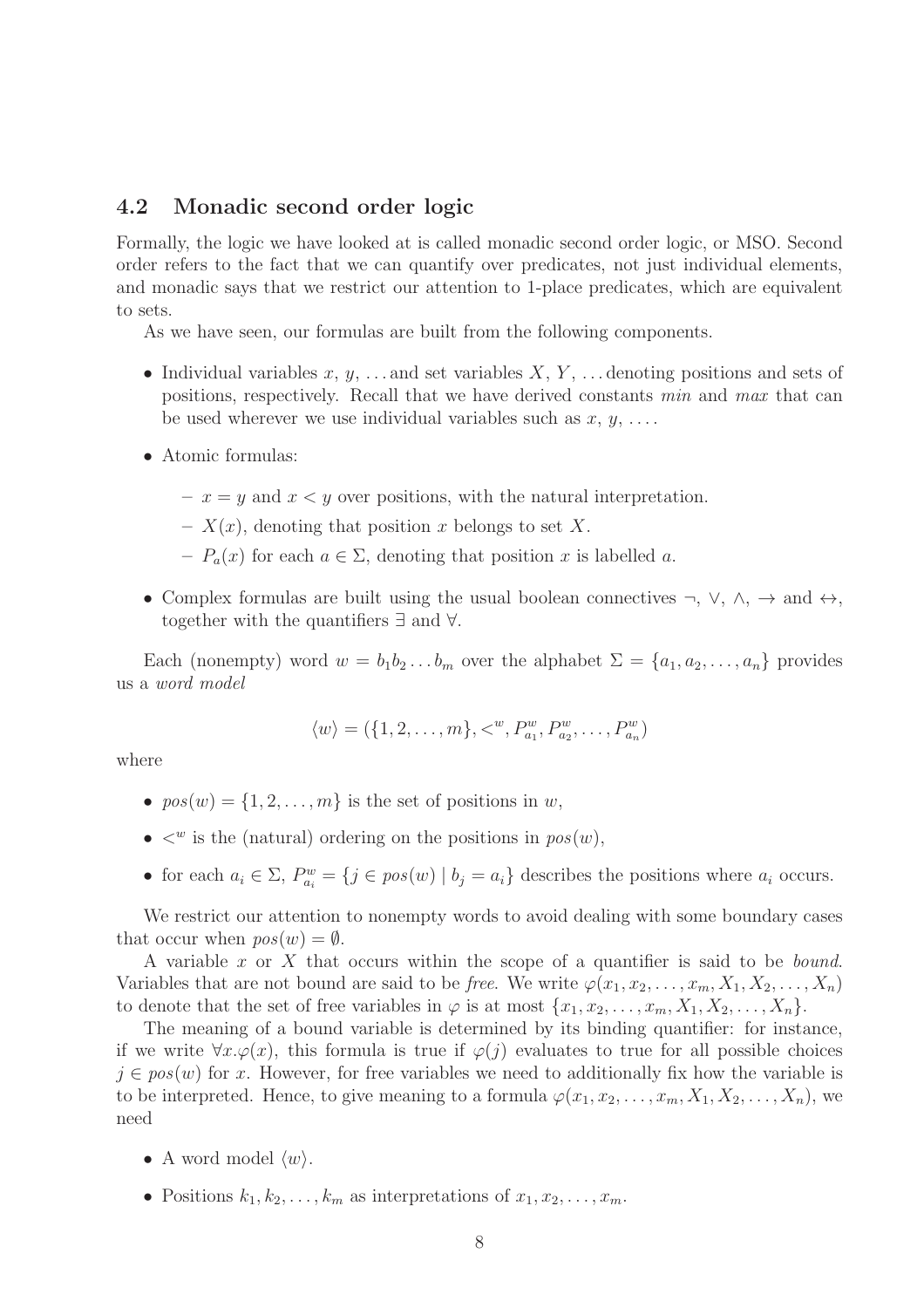• Sets of positions  $K_1, K_2, \ldots, K_n$  as interpretations of  $X_1, X_2, \ldots, X_n$ .

We write

$$
(\langle w \rangle, k_1, k_2, \dots, k_m, K_1, K_2, \dots, K_n) \models \varphi(x_1, x_2, \dots, x_m, X_1, X_2, \dots, X_n)
$$

to express the fact that  $\varphi$  holds in  $\langle w \rangle$  if each  $x_i$  is interpreted as  $k_i$  and each  $X_j$  as  $K_j$ . As an abbreviation, we write  $\langle w \rangle \models \varphi[k_1, k_2, \ldots, k_m, K_1, K_2, \ldots, K_n]$ . We also write  $\langle w \rangle \not\models \varphi[k_1, k_2, \ldots, k_m, K_1, K_2, \ldots, K_n]$  to indicate that a formula evaluates to false under an interpretation.

**Example 4.1** Let  $w = babaa \ with \ \Sigma = \{a, b\} \ and$ 

1. 
$$
\varphi_1(x_1, X_1) \stackrel{\triangle}{=} P_b(x_1) \land \forall y.(x_1 < y \land X_1(y) \to P_a(y))
$$
  
\n2.  $\varphi_2 \stackrel{\triangle}{=} \exists x. \exists y.(P_b(x) \land P_b(y) \land \text{next}(x, y))$ 

Then

- 1.  $\langle w \rangle \models \varphi_1[1, \{2, 4, 5\}].$
- 2.  $\langle w \rangle \not\models \varphi_1[1, \{2, 3, 4, 5\}].$

3. 
$$
\langle w \rangle \not\models \varphi_2
$$
.

Notice that  $\varphi_2$  has no free variables, so it can be interpreted directly on a word model  $\langle w \rangle$ .

A formula with no free variables is called a sentence. Sentences can be interpreted directly on word models. We can thus associate with each sentence  $\varphi$ , a language of words  $L(\varphi) = \{w \mid \langle w \rangle \models \varphi\}.$  Such a language is said to be MSO-definable.

If we restrict our formulas to not use set variables or set quantifiers, the corresponding logic is called first-order logic, or FO. For instance,  $\varphi_2$  in Example 4.1 is an FO sentence. A language described by an FO sentence is said to be FO-definable.

The main result we are interested in is that MSO-definability is equivalent to regularity.

**Theorem 4.2 (Büchi, Elgot, Trakhtenbrot)** A language of nonempty words over  $\Sigma$  is regular if and only if it is MSO-definable. The transformation in both directions is effective.

To prove this result, we need to extend our definitions so that we associate languages with arbitrary formulas, not just sentences. Let  $\varphi(x_1, x_2, \ldots, x_m, X_1, X_2, \ldots, X_n)$  be a formula with free variables. We have seen that models for such formulas are of the form  $(\langle w \rangle, k_1, k_2, \ldots, k_m, K_1, K_2, \ldots, K_n)$ . For each position  $j \in pos(w)$ , we record whether  $j = k_1, j = k_2, \ldots, j = k_m, j \in K_1, j \in K_2, \ldots, j \in K_n$ . This gives us a bit vector of length  $m + n$  for each position j. Formally, we can represent  $(\langle w \rangle, k_1, k_2, \ldots, k_m, K_1, K_2, \ldots, K_n)$ as a word over the alphabet  $\Sigma \times \{0,1\}^{m+n}$ . Clearly, for a sentence,  $m = n = 0$ , so the word associated with a model is just the word itself.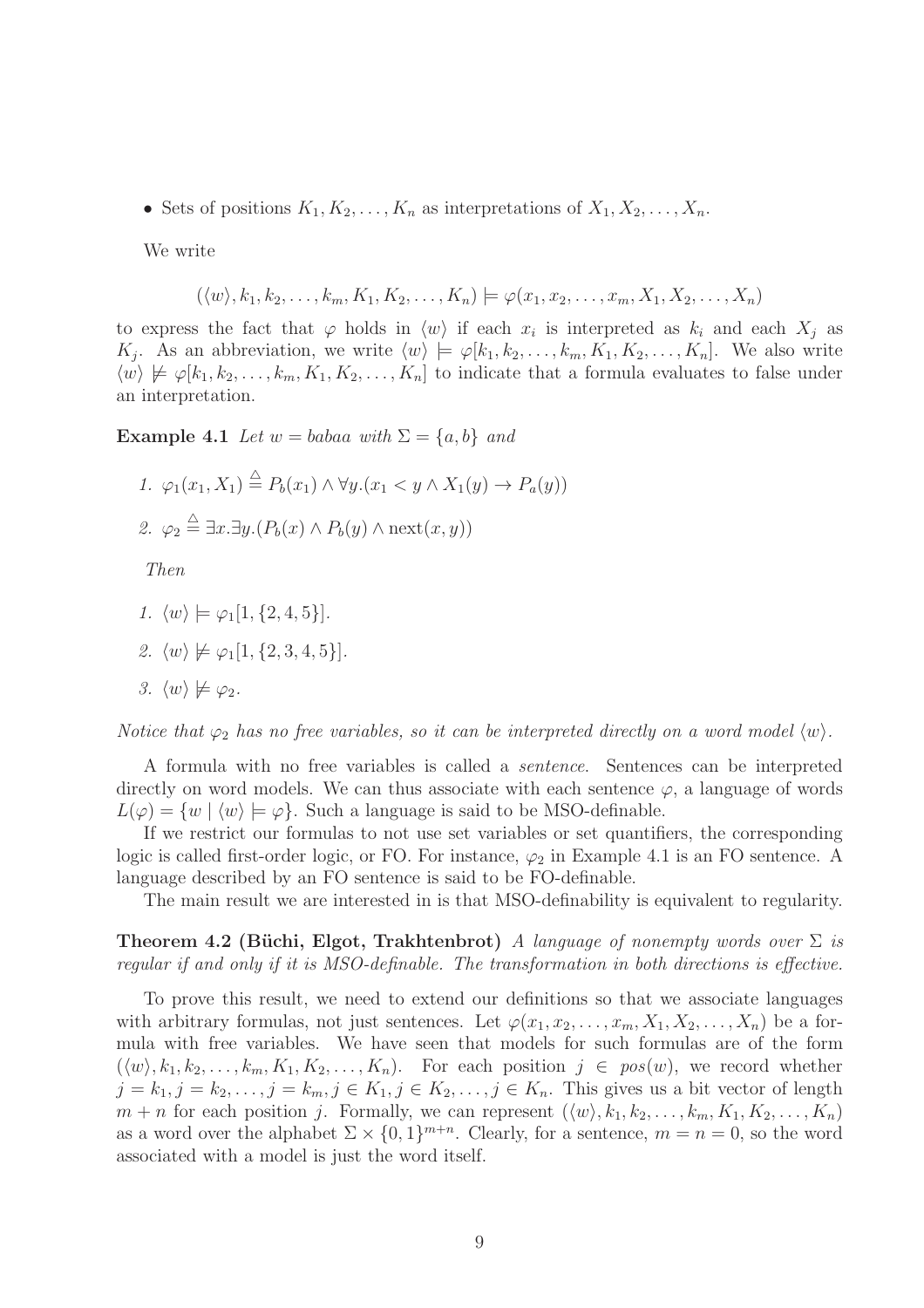**Example 4.3** Let  $w = babaa$ ,  $k_1 = 1$ ,  $K_1 = \{3\}$  and  $K_2 = \{1, 2, 4, 5\}$ . Then, we represent  $(\langle w \rangle, k_1, K_1, K_2)$  as a word over  $\Sigma \times \{0, 1\}^3$  as follows.

| $\boldsymbol{w}$        |                | $\alpha$ | $\perp b$      | $a_{-1}$     | $\begin{bmatrix} a \end{bmatrix}$ |
|-------------------------|----------------|----------|----------------|--------------|-----------------------------------|
|                         | $\overline{1}$ |          |                |              | $\overline{0}$ 1                  |
|                         |                |          | $\overline{1}$ |              | $\overline{0}$                    |
| $k_1$<br>$K_1$<br>$K_2$ |                |          | $\theta$       | $\mathbf{1}$ | $\mathbf{1}$                      |

### 5 From automata to logic . . .

One half of proving the Büchi-Elgot-Trakhtenbrot theorem consists of associating an MSOformula with each regular language. In general, let us assume that our regular language is described by an NFA. Given an NFA  $\mathcal{A}$ , we have to construct a sentence  $\varphi_{\mathcal{A}}$  such that  $\langle w \rangle \models \varphi_A$  if and only if  $w \in L(\mathcal{A})$ . To do this, we write a formula that describes successful runs of A.

As a concrete example, let us consider the automaton Figure 2 that accepts all words with two consecutive b's. This automaton has three states  $\{q_1, q_2, q_3\}$ . For each state  $q_i$ , we associate a set variable  $X_i$  denoting the positions in which a run of the automaton assumes state  $q_i$ . For instance, on the inputs abbab, the accepting run  $q_1, a, q_1, b, q_2, b, q_3, a, q_3, b, q_3$ would be encoded as follows, omitting the last state.

| $\boldsymbol{w}$ | $\overline{a}$ | $\boldsymbol{b}$ |   | $\overline{a}$ | $\boldsymbol{h}$ |
|------------------|----------------|------------------|---|----------------|------------------|
| $X_1$            | 1              | 1                |   |                |                  |
| $X_2$            | $\cap$         |                  | 1 |                |                  |
| $X_3$            | $\theta$       |                  |   |                | $\mathbf{1}$     |

In general, if an automaton A has k states, we use k set variables  $X_1, X_2, \ldots, X_k$  to describe runs of A. We can describe in MSO the constraints that  $X_1, X_2, \ldots, X_k$  should satisfy to constitute an accepting run.

- (i) The  $X_i$ 's partition the set of positions—at each position the automaton is in exactly one state.
- (ii) At the first position, the automaton is in an initial state.
- (iii) For each pair of consecutive positions x, y, the states at x and y and the letter at x describe a valid transition.
- (iv) At the final position, there is a transition leading to an accepting state.

Concretely, here is how we write these properties in MSO for the automaton in Figure 2.

(i) 
$$
\exists X_1, X_2, X_3. [\forall x. (X_1(x) \lor X_2(x) \lor X_3(x)) \land \neg \exists x. (X_1(x) \land X_2(x))
$$
  
 $\land \neg \exists x. (X_1(x) \land X_3(x))$   
 $\land \neg \exists x. (X_2(x) \land X_3(x))$ 

In general, we would write

$$
\exists X_1, X_2, \ldots, X_k. [\forall x. (X_1(x) \vee X_2(x) \vee \cdots \vee X_k(x)) \wedge \bigwedge_{i \neq j} \neg \exists x. (X_i(x) \wedge X_j(x))].
$$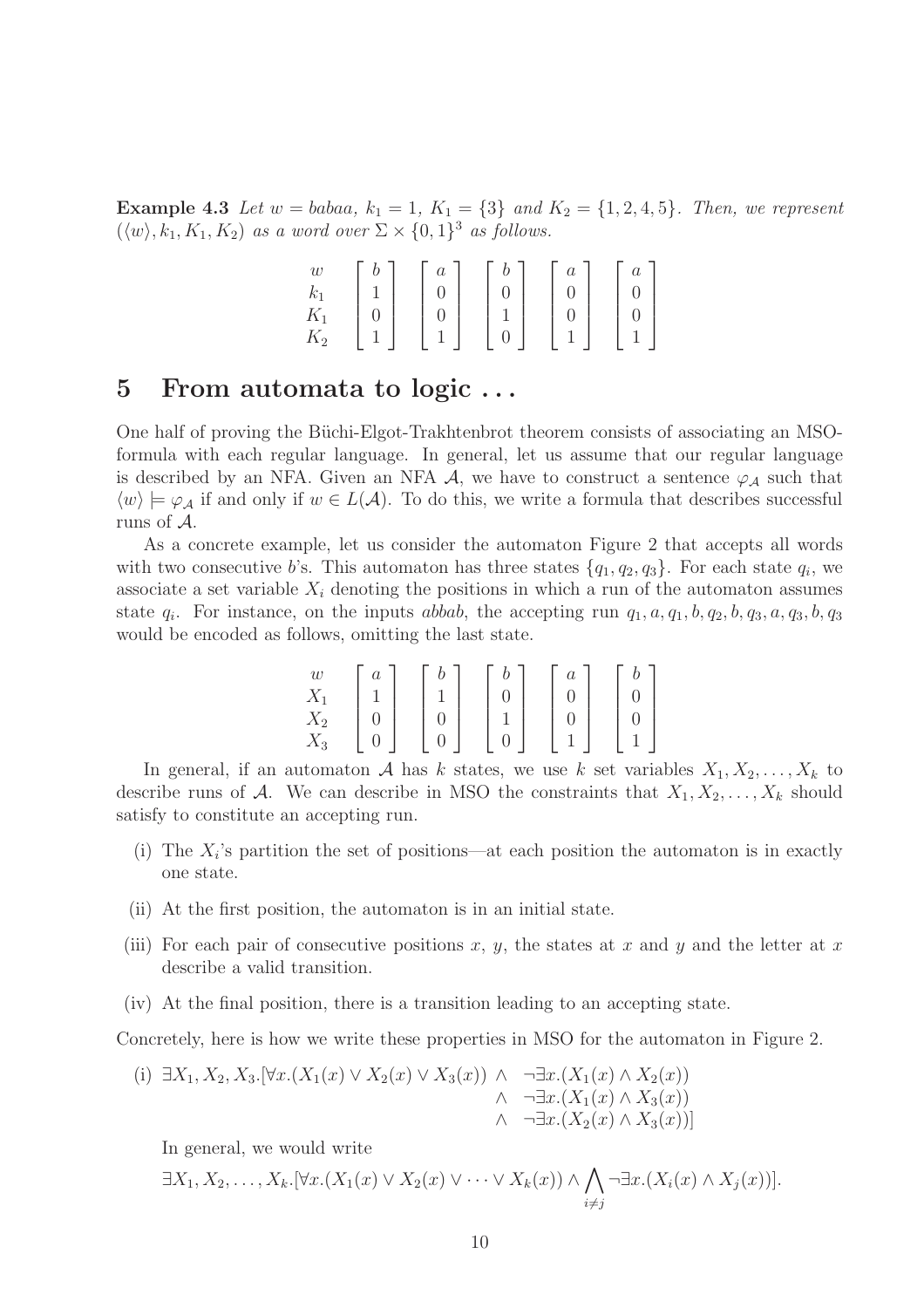(ii)  $X_1(min)$ .

(iii) 
$$
\forall x, y.next(x, y) \rightarrow X_1(x) \land P_a(x) \land X_1(y) \lor X_1(x) \land P_b(x) \land X_1(y)
$$
  
\n
$$
X_1(x) \land P_b(x) \land X_2(y) \lor X_2(x) \land P_b(x) \land X_3(y)
$$
\n
$$
X_3(x) \land P_a(x) \land X_3(y) \lor X_3(x) \land P_b(x) \land X_3(y)
$$

In general, we would write

$$
\forall x, y.next(x, y) \rightarrow \bigvee_{(q_i, a, q_j) \in \Delta} (X_i(x) \land P_a(x) \land X_j(y)).
$$

(iv)  $(X_2(max) \wedge P_b(max)) \vee (X_3(max) \wedge P_a(max)) \vee (X_3(max) \wedge P_b(max)).$ In general, we would write

$$
\bigvee_{(q_i, a, q_j) \in \Delta, q_j \in F} X_i(max) \wedge P_a(max).
$$

This establishes the first half of the Büchi-Elgot-Trakhtenbrot theorem. For every NFA A over  $\Sigma$ , we can write a sentence  $\varphi_{\mathcal{A}}$  that describes all successful runs of A such that  $L(\mathcal{A}) = L(\varphi_{\mathcal{A}})$ . In other words,  $\mathcal{A}$  accepts w if and only if  $\langle w \rangle \models \varphi_{\mathcal{A}}$ .

### 6 . . . and back

In the converse direction, for each formula  $\varphi(x_1, x_2, \ldots, x_m, X_1, X_2, \ldots, X_n)$ , we have to construct an automaton  $\mathcal{A}_{\varphi}$  over  $\Sigma \times \{0,1\}^{m+n}$  such that  $L(\varphi) = L(\mathcal{A}_{\varphi})$ . We build up  $\mathcal{A}_{\varphi}$ by induction on the structure of  $\varphi$ .

To reduce the number of cases we have to consider, we define a subset  $\rm{MSO}_{\rm{min}}$  of  $\rm{MSO}$ that is expressively equivalent to the original language. In  $MSO_{min}$ , we eliminate individual variables, so we only have set variables and set quantifiers. An individual position  $x$  will be represented as a singleton set  $\{x\}$ . The atomic formulas in  $MSO_{min}$  are as follows.

- $X \subseteq Y$  and  $X \subseteq P_a$ .
- $singleton(X)$  "X is a singleton set".
- $X \leq Y "X \neq \emptyset, Y \neq \emptyset$  and for each  $x \in X, y \in Y, x \leq y$ ".

Once again, complex formulas are built using the boolean connectives  $\neg$ ,  $\vee$ ,  $\wedge$ ,  $\rightarrow$  and ↔ and the quantifiers ∃ and ∀.

It is not difficult to see show that we can express every MSO formula in  $MSO_{min}$ .

- $x = y$  translates as singleton(X)  $\land$  singleton(Y)  $\land$   $X \subseteq Y \land Y \subseteq X$ .
- $x < y$  translates as  $singleton(X) \wedge singleton(Y) \wedge X < Y$ .
- $X(y)$  translates as  $singleton(Y) \wedge Y \subseteq X$ .
- $P_a(x)$  translates as singleton(X)  $\wedge X \subseteq P_a$ .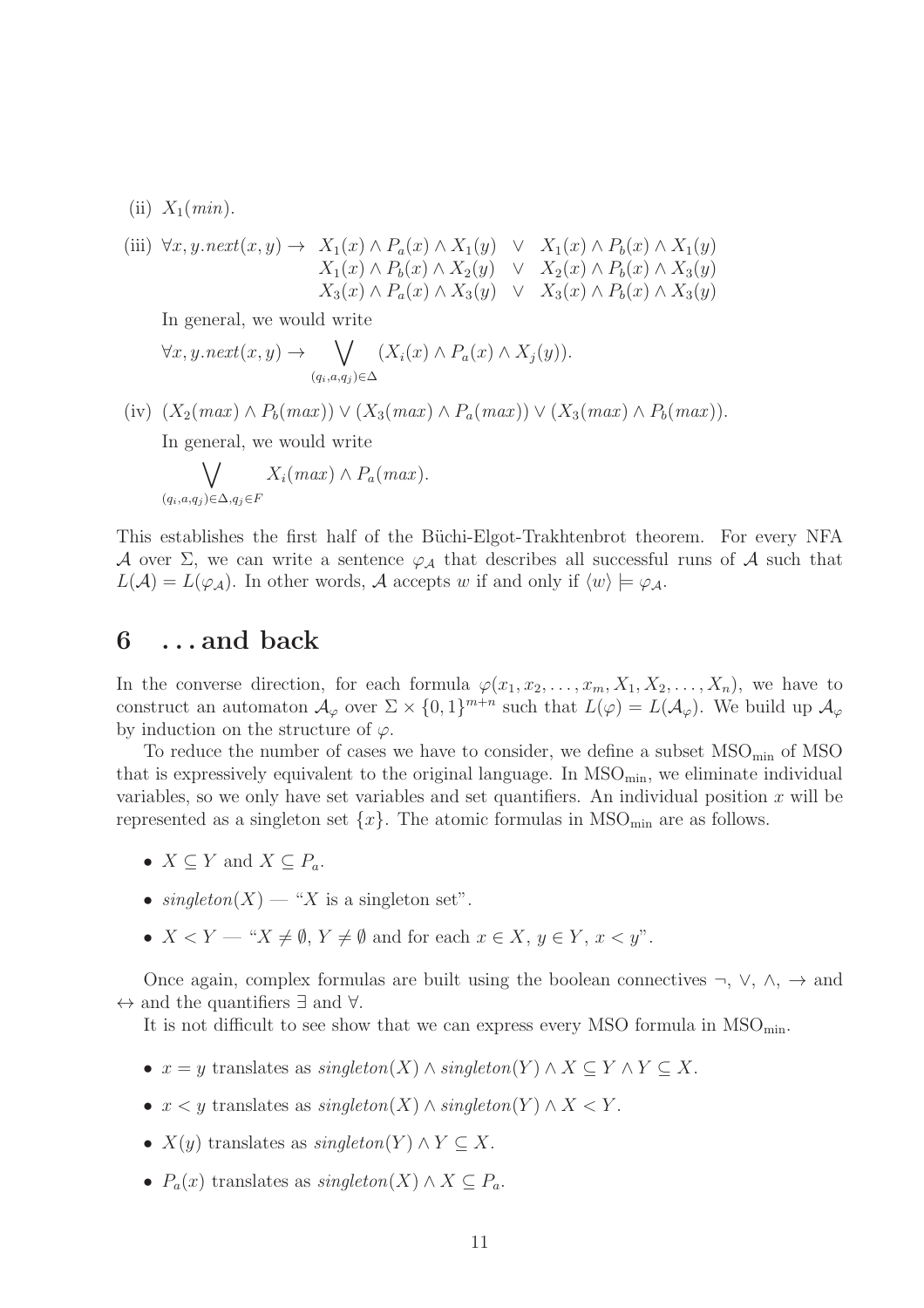Since we no longer have individual variables, an MSO<sub>min</sub> formula is of the form  $\varphi(X_1, X_2, \ldots, X_n)$ and a word model of  $\varphi$  can be encoded as a word over  $\Sigma \times \{0,1\}^n$ .

Recall that our aim is to associate with each such formula  $\varphi(X_1, X_2, \ldots, X_n)$ , an automaton  $\mathcal{A}_{\varphi}$  over  $\Sigma \times \{0,1\}^n$  such that  $L(\varphi) = L(\mathcal{A})$ , where  $\mathcal{A}_{\varphi}$  is built up inductively, based on the structure of  $\varphi$ .

We begin with automata corresponding to the atomic formulas in  $\mathrm{MSO}_{\mathrm{min}}$ .

•  $X \subseteq Y$ 

Given a word w over  $\Sigma \times \{0,1\}^n$ , our automaton checks that whenever a position belongs to X, it also belongs to Y. Without loss of generality, let  $X = X_1$  and  $Y = X_2$ . Our automaton checks that whenever the  $X_1$  component is 1, so is the  $X_2$ component.

$$
\longrightarrow \underbrace{q_1 \longrightarrow \left[\begin{array}{c} \# \\ 0 \\ 0 \\ * \end{array}\right], \left[\begin{array}{c} \# \\ 0 \\ 1 \\ * \end{array}\right], \left[\begin{array}{c} \# \\ 1 \\ 1 \\ * \end{array}\right]}
$$

Here # denotes any letter in  $\Sigma$  and  $*$  denotes an arbitrary bit vector in  $\{0,1\}^{n-2}$ . This automaton accepts an input provided it does not contain  $\sqrt{ }$  $\Bigg\}$ # 1 0 ∗ 1 , which would denote a position in the input that belongs to  $X_1$  but not  $X_2$ .

•  $X \subseteq P_a$ 

Again, without loss of generality, let  $X = X_1$ . Our automaton then looks like this.

$$
\bigodot \left( \underbrace{q_1 \bigodot \cdots}_{*} \left[ \begin{array}{c} \# \\ 0 \\ * \end{array} \right], \left[ \begin{array}{c} a \\ 1 \\ * \end{array} \right] \right)
$$

This automaton checks that whenever  $X_1 = 1$ , the letter read is a. If  $X_1 = 0$ , the letter read is irrelevant.

•  $singleton(X)$ 

As before, we assume that  $X = X_1$ . We check that there is exactly one 1 along the component corresponding to  $X_1$ .

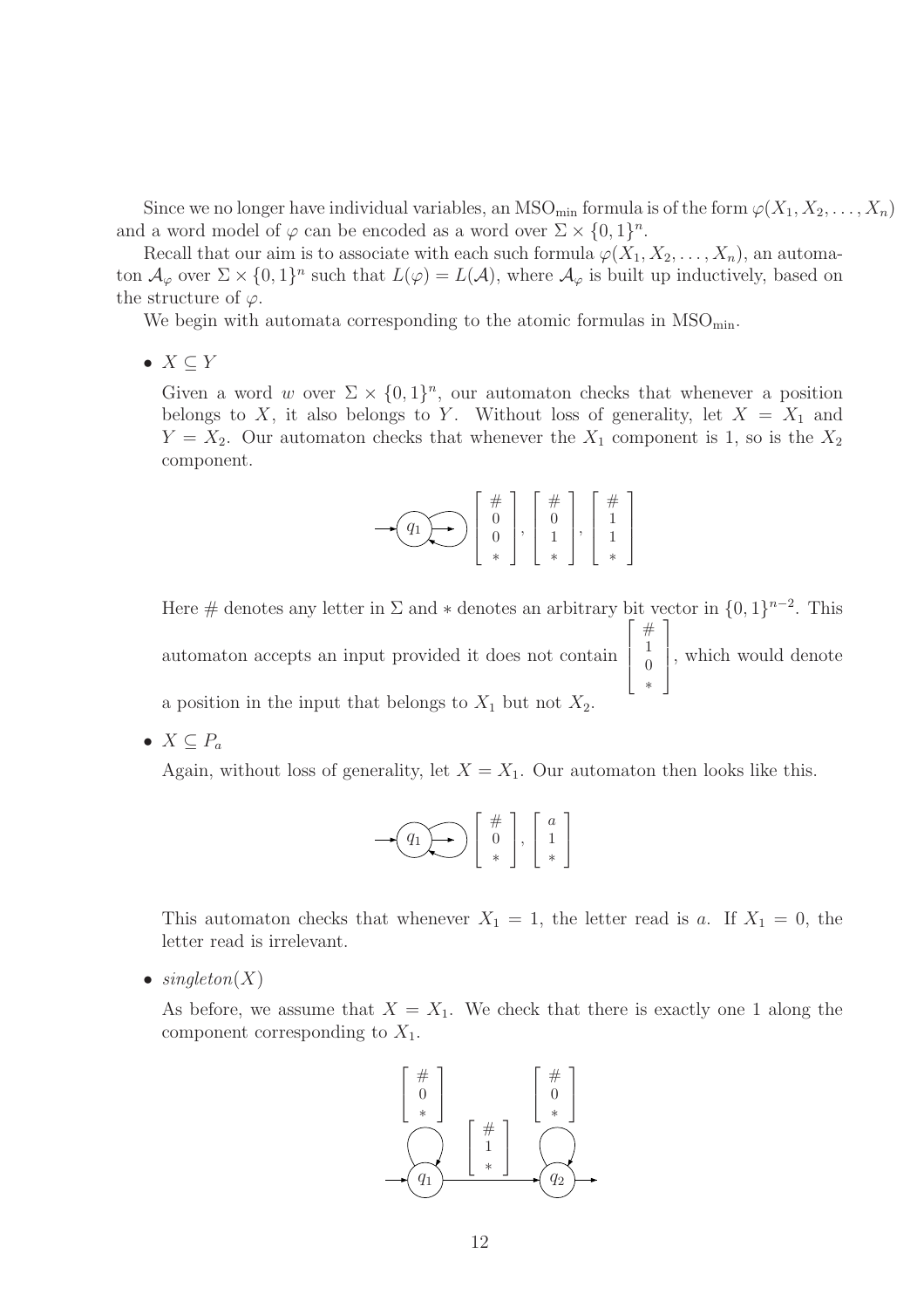$\bullet$   $X < Y$ 

As usual, let  $X = X_1$  and  $Y = X_2$ . We demand that each  $x \in X$  comes before each  $y \in Y$ . For this, we check that all 1's in the  $X_1$  component of the input come before any 1 in the  $X_2$  component. We loop in  $q_1$ , insisting that the  $X_2$  component remain 0. We "guess" when we have seen the last 1 in the  $X_1$  component and make a transition to  $q_2$ , from which point we insist that we see no more 1's in the  $X_1$  component. In this automaton, ? denotes 0 or 1.



Having translated the atomic formulas, we must look at the connectives used to build up complex formulas. We have already seen that regular languages are closed with respect to Boolean operations, so given automata corresponding to  $\varphi$  and  $\psi$ , we can build automata for  $\neg \varphi$  and  $\varphi \vee \psi$ , and hence for all boolean combinations of  $\varphi$  and  $\psi$ .

There is one minor complication to take care of in the case of a binary connective such as  $\vee$ . When we write  $\varphi \vee \psi$ , the two components will typically have different sets of free variables. In fact, we can always rename the variables so that they have disjoint sets of free variables, so the overall formula is of the form  $\varphi(X_1, X_2, \ldots, X_m) \vee \psi(Y_1, Y_2, \ldots, Y_n)$ . By induction, we would have automata  $\mathcal{A}_{\varphi}$  and  $\mathcal{A}_{\psi}$  over  $\Sigma \times \{0,1\}^m$  and  $\Sigma \times \{0,1\}^n$ , respectively, corresponding to  $\varphi$  and  $\psi$ . We have to reconcile the alphabets of these two automata when we combine them. We need an alphabet  $\Sigma \times \{0,1\}^{m+n}$  that can describe membership in  $\{X_1, X_2, \ldots, X_m, Y_1, Y_2, \ldots, Y_n\}$ , the set of free variables of the compound formula. Fortunately, it is a simple matter to pad out the alphabets of  $\mathcal{A}_{\varphi}$  and  $\mathcal{A}_{\psi}$  with extra empty tracks to create equivalent automata over  $\Sigma \times \{0,1\}^{m+n}$ . We omit the details.

This leaves us with the quantifiers  $\exists$  and  $\forall$ . Since  $\forall X \cdot \varphi(X) \equiv \neg \exists X \cdot \neg \varphi(X)$ , it suffices to consider just ∃.

Consider a formula of the form  $\psi(X_2, X_3, \ldots, X_n) \equiv \exists X_1 \cdot \varphi(X_1, X_2, \ldots, X_n)$ . This formula is true if we can associate some set of positions with  $X_1$  such that  $\varphi(X_1, X_2, \ldots, X_n)$ is true. By the induction hypothesis, we already have an automaton  $\mathcal{A}_{\varphi(X_1,X_2,...,X_n)}$  over  $\Sigma \times \{0,1\}^n$  whose language is the same as that of  $\varphi(X_1, X_2, \ldots, X_n)$ . From this automaton, we must construct an automaton  $\mathcal{A}_{\psi(X_2,X_3,...,X_n)}$  over  $\Sigma \times \{0,1\}^{n-1}$  whose language is the same as that of  $\psi(X_2, X_3, \ldots, X_n)$ .

Let  $\mathcal{A}_{\varphi(X_1,X_2,...,X_n)} = (Q, q_{in}, F, \Delta)$ . For convenience, we will represent input letters from  $\Sigma \times \{0,1\}^k$  as row vectors rather than as column vectors.

We retain  $(Q, q_{in}, F)$  and build our new automaton  $\mathcal{A}_{\psi(X_2, X_3, ..., X_n)} = (Q, q_{in}, F, \Delta')$  such that  $(q, [a, \overline{x}], q') \in \Delta'$  if and only if either  $(q, [a, 0, \overline{x}], q') \in \Delta$  or  $(q, [a, 1, \overline{x}], q') \in \Delta$ . In other words, the new automaton "guesses" a value for the  $X_1$  component at each step. It is not difficult to show that there is an accepting run  $q_{in}$ , [a<sub>1</sub>,  $\overline{x_1}$ ],  $q_1$ , [a<sub>2</sub>,  $\overline{x_2}$ ],  $q_2$ , ...,  $q_{n-1}$ , [a<sub>n</sub>,  $\overline{x_n}$ ],  $q_n$  of  $\mathcal{A}_{\psi(X_2,X_3,...,X_n)}$ , where  $q_n \in F$ , if and only if there is some accepting run  $q_{in}$ ,  $[a_1,b_1,\overline{x_1}]$ ,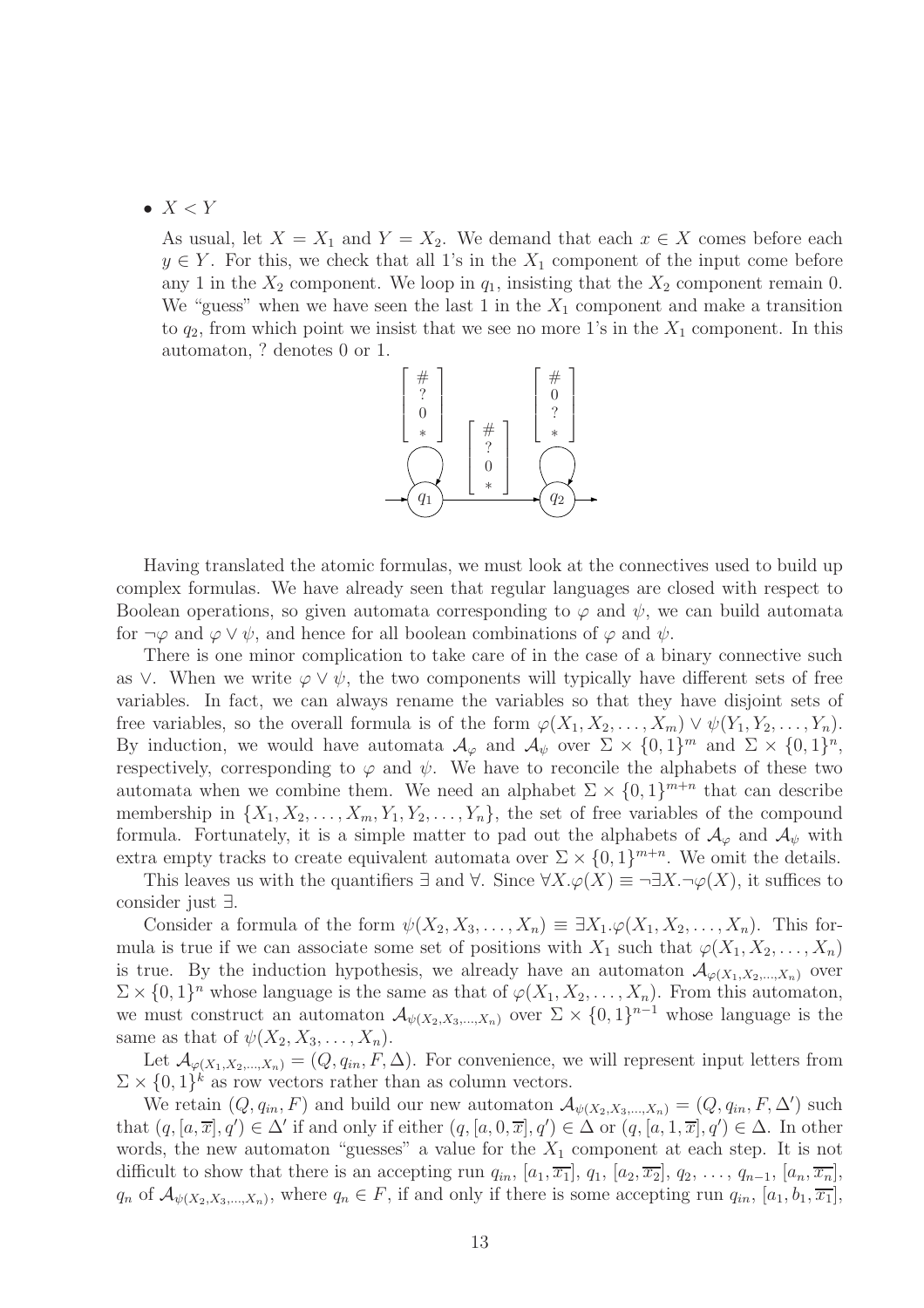$q_1, [a_2, b_2, \overline{x_2}], q_2, \ldots, q_{n-1}, [a_n, b_n, \overline{x_n}], q_n$  of  $\mathcal{A}_{\varphi(X_1, X_2, \ldots, X_n)}$ , where each  $b_j \in \{0, 1\}$ . The sequence  $b_1b_2 \ldots b_n$  describes the structure of the "witness"  $X_1$  that is required to make  $\psi(X_2, X_3, \ldots, X_n)$  true.

This establishes the second half of the Büchi-Elgot-Trakhtenbrot theorem—every MSO formula  $\varphi(x_1, x_2, \ldots, x_m, X_1, X_2, \ldots, X_n)$  can be effectively transformed into an automaton  $\mathcal{A}_{\varphi}$  over  $\Sigma \times \{0,1\}^{m+n}$  such that  $L(\varphi) = L(\mathcal{A}_{\varphi}).$ 

# 7 Discussion

We have seen that monadic second order logic provides an appealing way to abstractly specify regular languages. Though MSO offers many advantages with respect to other expressively equivalent notations such as regular expressions, there is one glaring disadvantage: the cost of translating MSO formulas to automata. Larry Stockmeyer has shown that there is an unbounded family of MSO formulas such that each formula with  $n$  symbols in the family blows up into an automaton with  $2^{2^{j}}$ states where the height of the tower of exponentials is proportional to n.

Despite this, the connection between MSO and automata has laid the foundation for an important area of computer science called automated verification. The idea is to use logical specifications to describe abstract properties of computational systems and then use automata theory to check if a proposed implementation conforms to the specification. If the specification is given by a formula  $\varphi$ , we can use the theory developed in the chapter to construct an automaton  $\mathcal{A}_{\varphi}$  that accepts  $L(\varphi)$ , the set of all words consistent with  $\varphi$ . Given a potential implementation, described as another automaton  $\beta$ , to check that  $\beta$  exhibits only "legal" behaviours with respect to  $\varphi$ , it suffices to verify that  $L(\mathcal{B}) \subseteq L(\mathcal{A}_{\varphi})$ . In practice, we move from MSO to other logical formalisms such as temporal logic for which the translation from logic to automata is more tractable.

### Further reading

We do not provide pointers to the original papers in these areas by Turing, Kleene, Rabin and Scott, Büchi and others. The original references are standard and the material is so classical by now that it appears in a number of textbooks and surveys.

All standard textbooks on automata theory cover finite automata and their connection to regular expressions in full detail—examples include [2] and [3]. Textbooks that cover the connection between MSO and finite automata are more rare. However, there are excellent survey articles such as [5], which present this connection between MSO and finite automata in a richer context, over infinite words. There are now numerous books that deal with automated verification in the context that we have discussed here, including [1]. For a more concise and accessible introduction, see [4].

Acknowledgment This article borrows heavily from Wolfgang Thomas's lecture notes on Applied Automata Theory, informally available from various sources on the Internet. I thank S.P. Suresh for reading through an earlier draft of this article and pointing out omissions and inconsistencies.